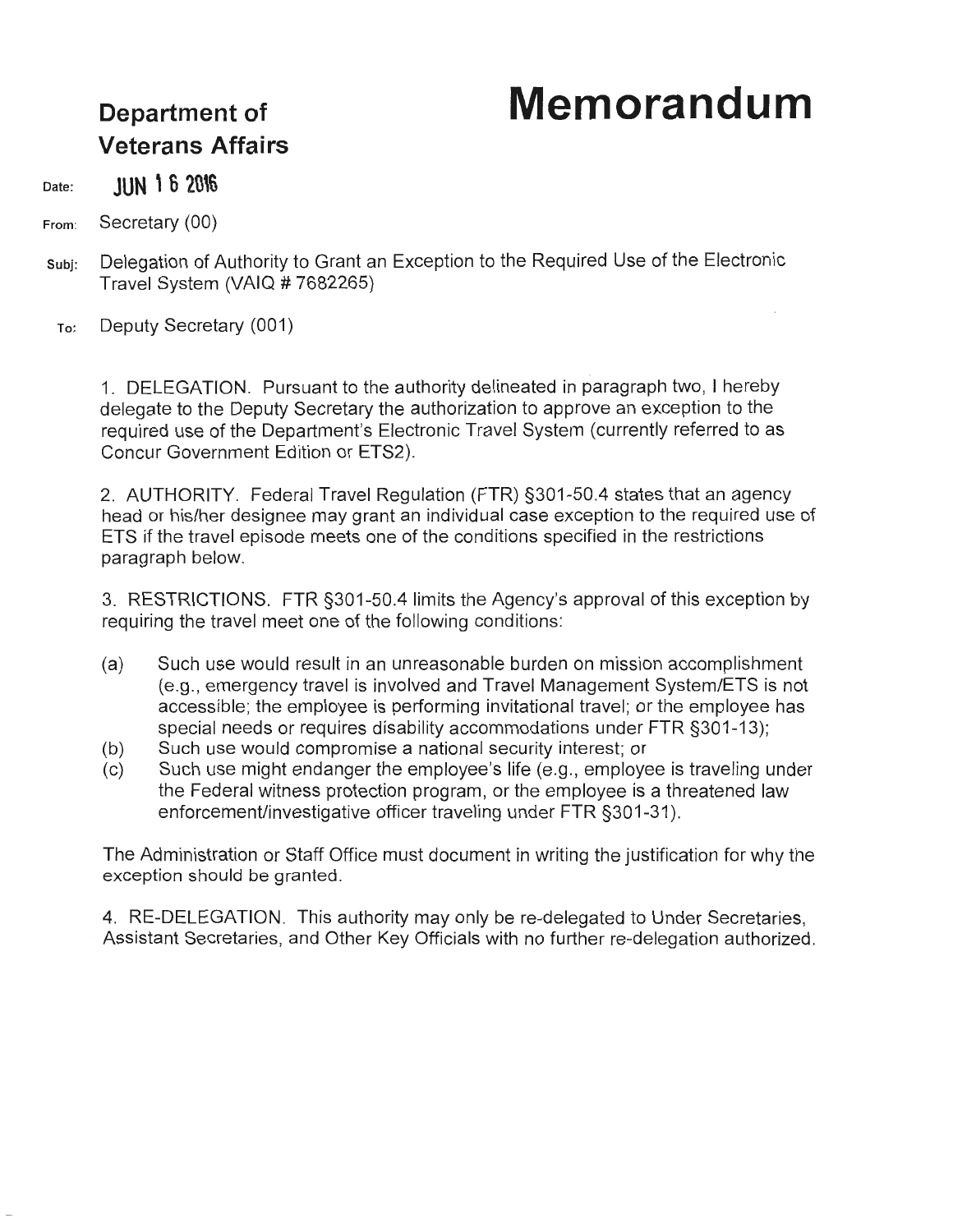Page 2.

Subj: Delegation of Authority to Grant an Exception to Required Use of the Electronic Travel System (ETS) (VAIQ # 7682265)

5. RESCISSION. This delegation rescinds the Secretary Delegation of Authority to Grant an Exception to Required Use of the Electronic Travel System (ETS) memorandum dated April 12, 2016.

6. EFFECTIVE DATE. The 2-year sunset requirement is waived for this delegation. By waiving the sunset requirement, this delegation of authority and any subsequent re-delegation by the Deputy Secretary will remain in effect until rescinded.

Robert a. Men Ionald

Robert A. McDonald